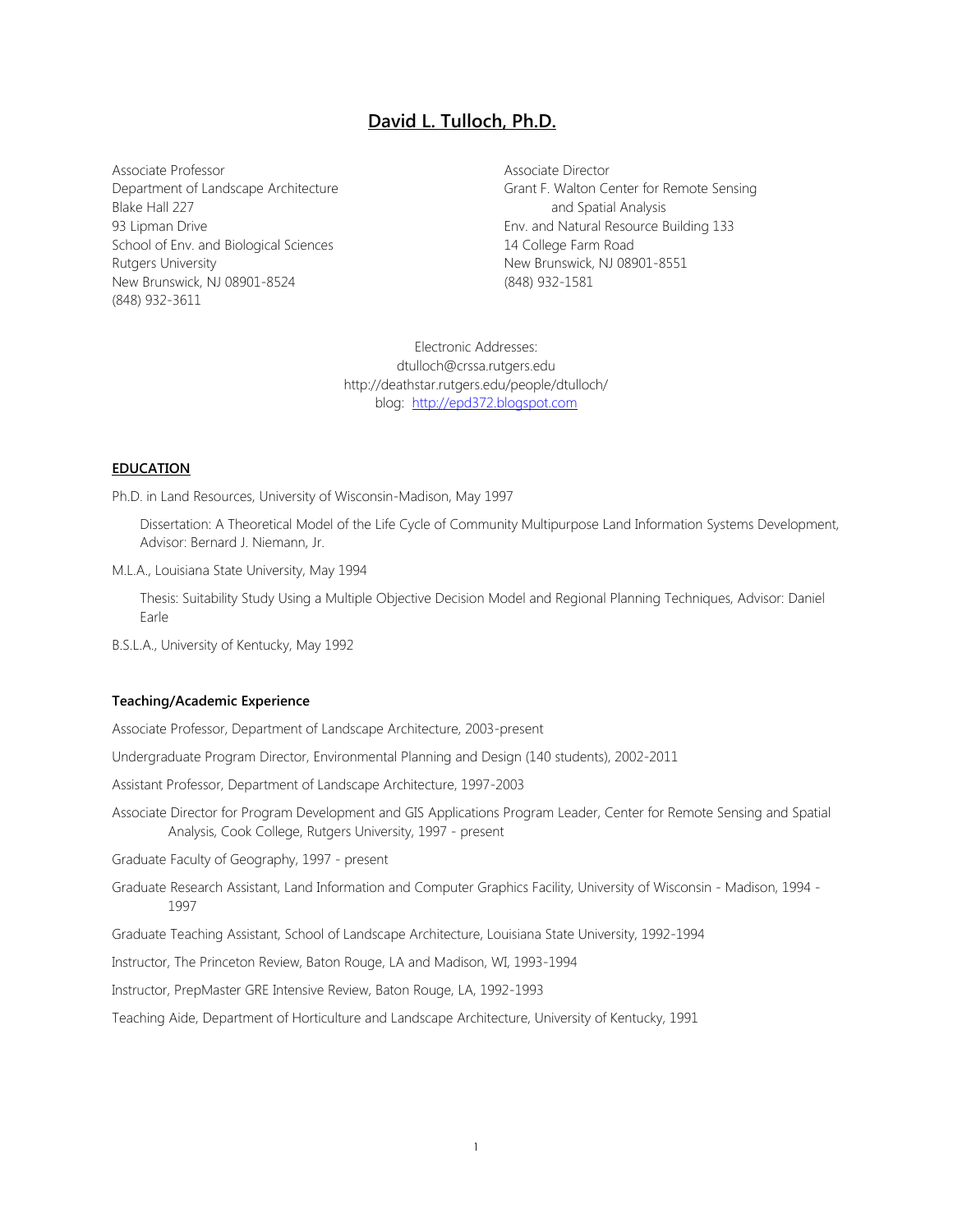### **Professional Experience**

Research Consultant, National States Geographic Information Council, 1997 Assistant Planner, D. N. Young & Associates, Inc., Gonzales, LA, 1993-1994 AutoCAD Operator, Brown & Butler, Inc., Civil Engineers, Baton Rouge, LA, 1993 Assistant Landscape Architect, Scruggs and Hammond, Inc., Landscape Architects, Lexington, KY, 1988-1992

# **TEACHING ACTIVITIES**

## **Teaching Activity (at Rutgers)**

#### **Programs Served:**

Environmental Planning and Design (S.E.B.S. Curriculum) – 140 students Landscape Architecture (Undergraduate Option) Landscape Industry (Undergraduate Option) Environmental Planning (Undergraduate Option and Certificate) Environmental Geomatics (Undergraduate Option and Certificate) Geography (Graduate faculty member) Human Dimensions of Environmental Change (Graduate Certificate) Geospatial Information Science (Graduate Certificate)

#### **Rutgers University Classes Taught (or co-taught):**

- 16:550:572 Colloquium in Landscape Architecture 16:550:545 Intro to Geomatics 11:550:331 Intermediate Landscape Architecture I (http://jrstudio.rutgers.edu/) 11:550:437 Summer Studio in Europe – Barcelona, Spain 11:550:332 Intermediate Landscape Architecture II 11:372:478 Vector Geomatics 11:372:231 Fundamentals of Environmental Planning (http://www.crssa.rutgers.edu/envplan/) 01:450:625 Graduate Seminar: History of Geospatial Technologies 11:372:362 Intermediate Environmental Geomatics (http://www.crssa.rutgers.edu/intgeo/) 11:372:462 Advanced Environmental Geomatics and
- 11:015:425 Cook Junior/Senior Colloquium: Applications of Information Technology to Land Use Issues (http://www.crssa.rutgers.edu/advgeo/)

# **Professional Classes Taught:**

Crowdsourcing Geospatial Data Workshop, UCGIS Summer Assembly, May 2013.

Fundamentals of Geomatics, Cook Continuing Education, Geomatics Professional Certificate Program, October/November 2004.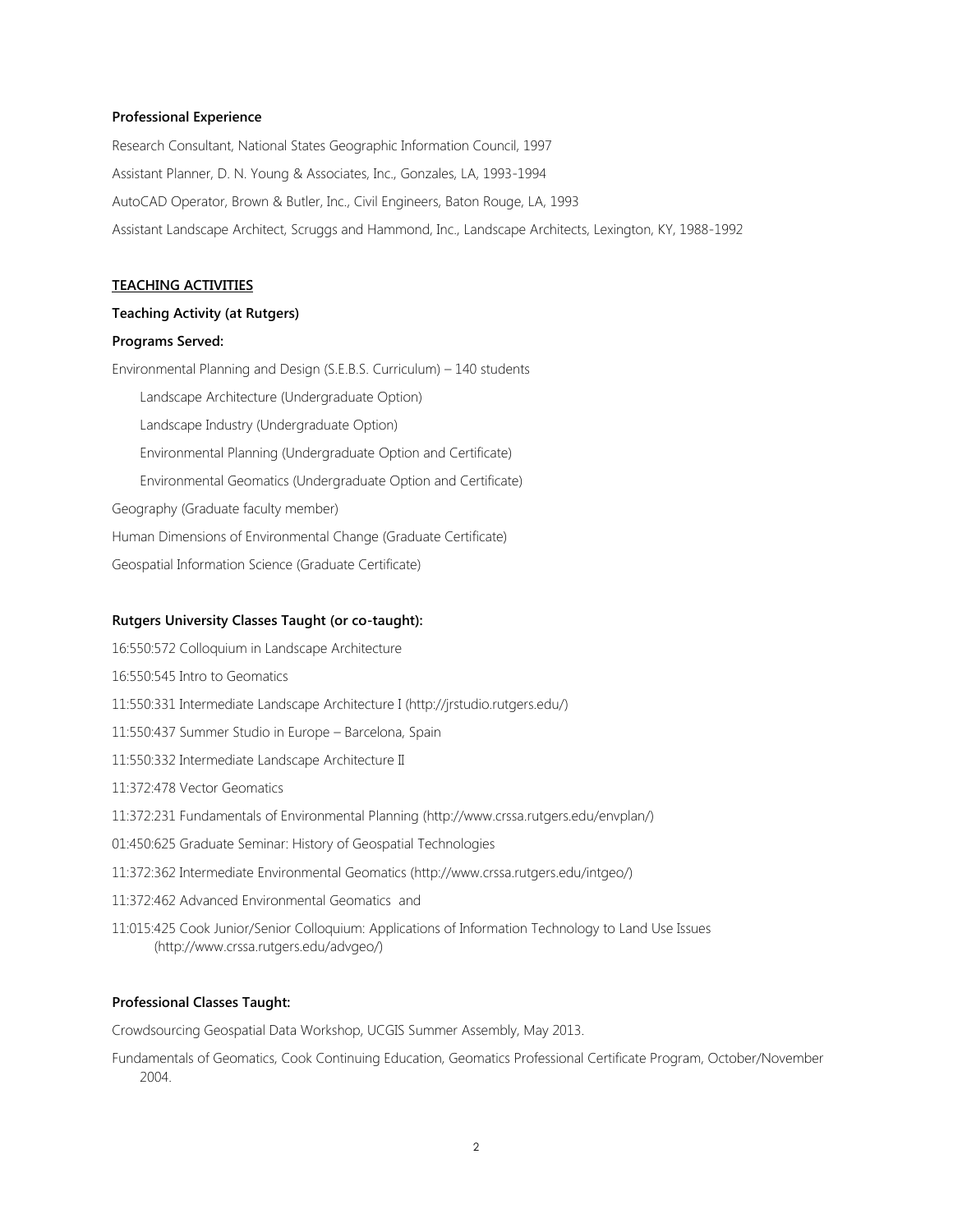Introduction to ArcView 8, Cook Continuing Education, Geomatics Professional Certificate Program, October/November 2003.

Introduction to ArcView 8, Cook Continuing Education, Geomatics Professional Certificate Program, June 2003.

Introduction to ArcView 8, Cook Continuing Education, Geomatics Professional Certificate Program, November 2002.

- Introduction to ArcView, Cook Continuing Education, Geomatics Professional Certificate Program, (Co-taught with Rowan and Wiggins), October 1999.
- Introduction to ArcView, Cook Continuing Education, Geomatics Professional Certificate Program, (Co-taught with Rowan), February 1999.
- Introduction to Geographic Information Systems Workshop, Annual Joint Meeting of the New Jersey State Mapping Advisory Committee and the Mid-Atlantic Chapter of the Urban Regional Information Systems Association, (Co-taught with Chris Perks) June 1998.

# **Undergraduate Advising:**

Currently serve as an advisor for roughly 30 students in Environmental Planning and Design

Served as Co-operative Education advisor for 41 students (1999-2008)

Served as internship advisor for 12 students

# **SCHOLARLY ACTIVITY**

# **Refereed Papers**

- Ohri-Vachaspati, P., K. Lloyd, D. DeLeia, D. Tulloch, N. Petlick, D. Martinez, M. Yedidia. 2013. "A Closer Examination of Measures of Food and Physical Activity Environments as They Relate to Childhood Obesity," Preventive Medicine, 57: 162–167.
- DeWeese, R., M, J. Yedidia, D. L. Tulloch, P. Ohri-Vachaspati, 2013. "Neighborhood Perceptions and Active School Commuting in Low-Income Cities," American Journal of Preventive Medicine, 45(4): 393–400.
- Tulloch, D. 2013. "Learning from Students: Geodesign lessons from the Regional Design Studio," Journal of Urbanism: International Research on Placemaking and Urban Sustainability, DOI:10.1080/17549175.2013.765903.
- Tulloch, D. 2012. "Geographic information systems and landscape architectural design and scholarship. A source of heritage and tension," Revue Internationale de Géomatique Special Issue: Geodesign: From Theory to Practice, 22:2, 169-184.
- Tulloch, D. 2008. "Is VGI participation? From vernal pools to video games," GeoJournal 72: 161-171.
- Tulloch, D., and E. Graff, 2007. "Green Map exercises as an avenue for problem-based learning in a data-rich environment," Journal of Geography Special Issue on Geographic Data and Education, 106 (6): 267-276.

Tulloch, D., and F. Harvey, 2007, "When Data Sharing Becomes Institutionalized: Best Practices in Local Government GI Relationships," URISA Journal, 19: 2, 51-59 (http://www.urisa.org/files/Journal\_Vol19No2.pdf).

- Tulloch, D., 2007. "Many, many maps: Empowerment and the rapid growth of online participatory mapping," First Monday 12:2 (online at: http://www.firstmonday.org/issues/issue12\_2/tulloch/index.html).
- Lathrop, R.G., D. L. Tulloch, C. Hatfield, 2007. "Consequences of Land Use Change in the New York-New Jersey Highlands, USA: Landscape Indicators of Forest and Watershed Integrity," Landscape and Urban Planning 79: 2, 150-15
- Harvey, F., and D. L. Tulloch, 2006. Local Government Data Sharing: Evaluating the Foundations of Spatial Data Infrastructures. International Journal of Geographical Information Science, 20(7), 743-768.
- Tulloch, D. L., and T. Shapiro, 2003, "The Intersection Of Data Access And Public Participation: Impacting GIS Users' Success?" URISA Journal (http://www.urisa.org/Journal/APANo2/Tulloch.pdf).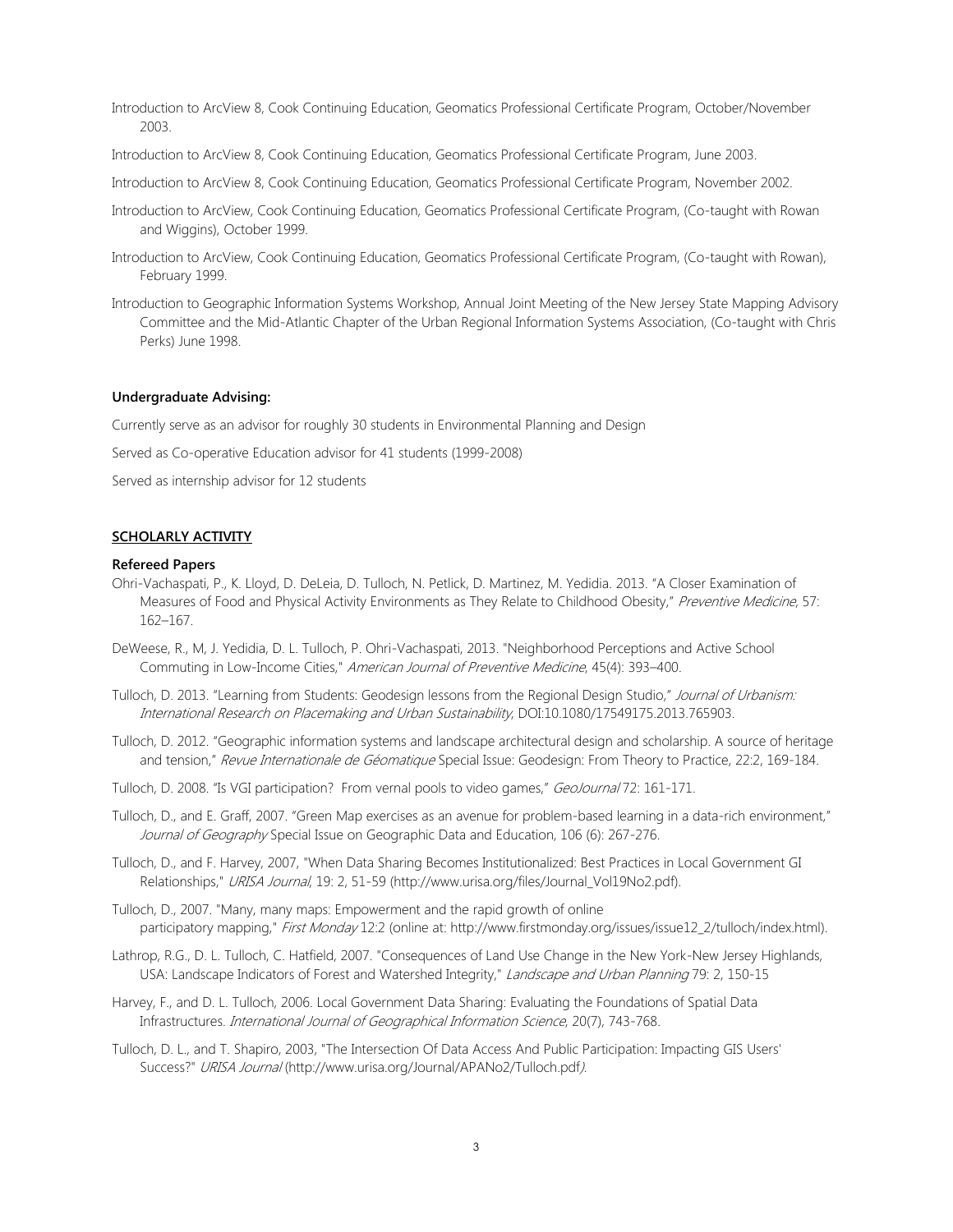- Tulloch, D. L., Hasse, J., Myers, J., Parks, P., and Lathrop, R. 2003. The Challenge of Automating Public Farmland Preservation Techniques, Landscape and Urban Planning, 63:1, 33-48.
- Tulloch, D., 2002. Data Shaping the Landscape: How Institutionalizing GIS Can Impact Public Decisionmaking and Policies About Our Landscapes, Council of Educators in Landscape Architecture 2002 Conference Proceedings.
- Tulloch, D., 2002. "Locally Produced Geodetic Control and Cadastral Framework Data in the United States," Surveying and Land Information Systems, 61 (3): 201-205.
- Tulloch, D. L., and E. Epstein. 2002. "Benefits of Community MPLIS: Efficiency, Effectiveness, and Equity," Transactions in Geographic Information Systems, 6 (2): 195-212.
- Tulloch, D. L., and J. Fuld. 2001. "County-level Production of Framework Data: Pieces of a National Spatial Data Infrastructure?" Journal of the Urban and Regional Information Systems Association, 13 (2), 11-21. Available on-line at: "http://www.urisa.org/Journal/Under\_Review/tulloch/exploring\_county\_level\_production\_of.htm")
- Tulloch, D., and M. Robinson. 2000. A Progress Report on a U.S. National Survey of Geospatial Framework Data, The Journal of Government Information, 27: 285-298.
- Tulloch, D., 2000. "Data Shaping The Landscape: GIS and Stewardship," Landscape Journal, 19: 211-219.
- Tulloch, D. L. 1999. "Theoretical Model of Multipurpose Land Information Systems Development," Transactions in Geographic Information Systems, 3: 3, 259-83.
- Tulloch, D. L., D. Barnes, D. Bartholomew, D. Danielson, and N. von Meyer. 1997. "The Wisconsin Land Information Program: Supporting Community Land Information System Development," Surveying and Land Information Systems, 57 (December): 4, 241-248.
- Tulloch, D. L. 1994. "Areal Changes in US Forested Wetlands from 1940-1990," Wetlands Ecology and Management, 3 (1994) 1, 49-53.

# **Book Chapters**

- Tulloch, D., 2008. "Public Participation GIS (PPGIS)," Entry in K. Kemp (Eds.) *Encyclopedia of GIS:* Sage Publications, p. 351-353. (Invited)
- Tulloch, D., 2008, "Institutional GIS" Chapter 25 in J. Wilson and S. Fotheringham (Eds.) Handbook of Geographic Information Science pp. 449-465 (Invited).
- Elmes, G., E. Epstein, R. McMaster, B. Niemann, B. Poore, E. Sheppard, and D. Tulloch, 2004. "GIS and Society: Interrelation, Integration, and Transformation," Chapter 10 in R. B. McMaster and E. L. Usery, A Research Agenda for Geographic Information Science, Boca Raton: CRC Press, pp. 287-312.
- Lathrop, R.G., and D. Tulloch, C. Hatfield, P. Parks, C. Phillipuk, J. Bognar, R. Pirani, M. Phelps and M. Hoppe. 2004. GIS-based Conservation Values Assessment of the New York-New Jersey Highlands. In: Message for the Tatra: Geographical Information Systems and Remote Sensing in Mountain Environmental Research. W. Widacki, A. Bytnerowicz and A. Riebau (Eds.), Jagiellonian University Press and USDA Forest Service. pp. 201-216.
- Tulloch, David L. 2002. Environmental NGOs and Community Access to Technology as a Force for Change. In Craig, Will, Trevor Harris, and Daniel Weiner. Community Participation and Geographic Information Systems. London: Taylor and Francis. 192-204.
- Tulloch, D. L. 1999. "The Wisconsin Approach: A State-Wide, Parcel-Based, Grass Roots Solution," in Digital Parcel Mapping: Standards and Strategies for New Jersey's Parcel Mapping Communities, K. Parrish (ed.), Trenton, NJ, New Jersey State Mapping Advisory Committee.
- Tulloch, D. L. 1999. "The Wisconsin Approach: A State-Wide, Parcel-Based, Grass Roots Solution," in *Digital Parcel Mapping* Handbook: Standards and Strategies for New Jerseys Parcel Mapping Communities, K. Parrish (ed.), Chicago, IL, Urban and Regional Information Systems Association. (Nationally marketed and distributed version of above document)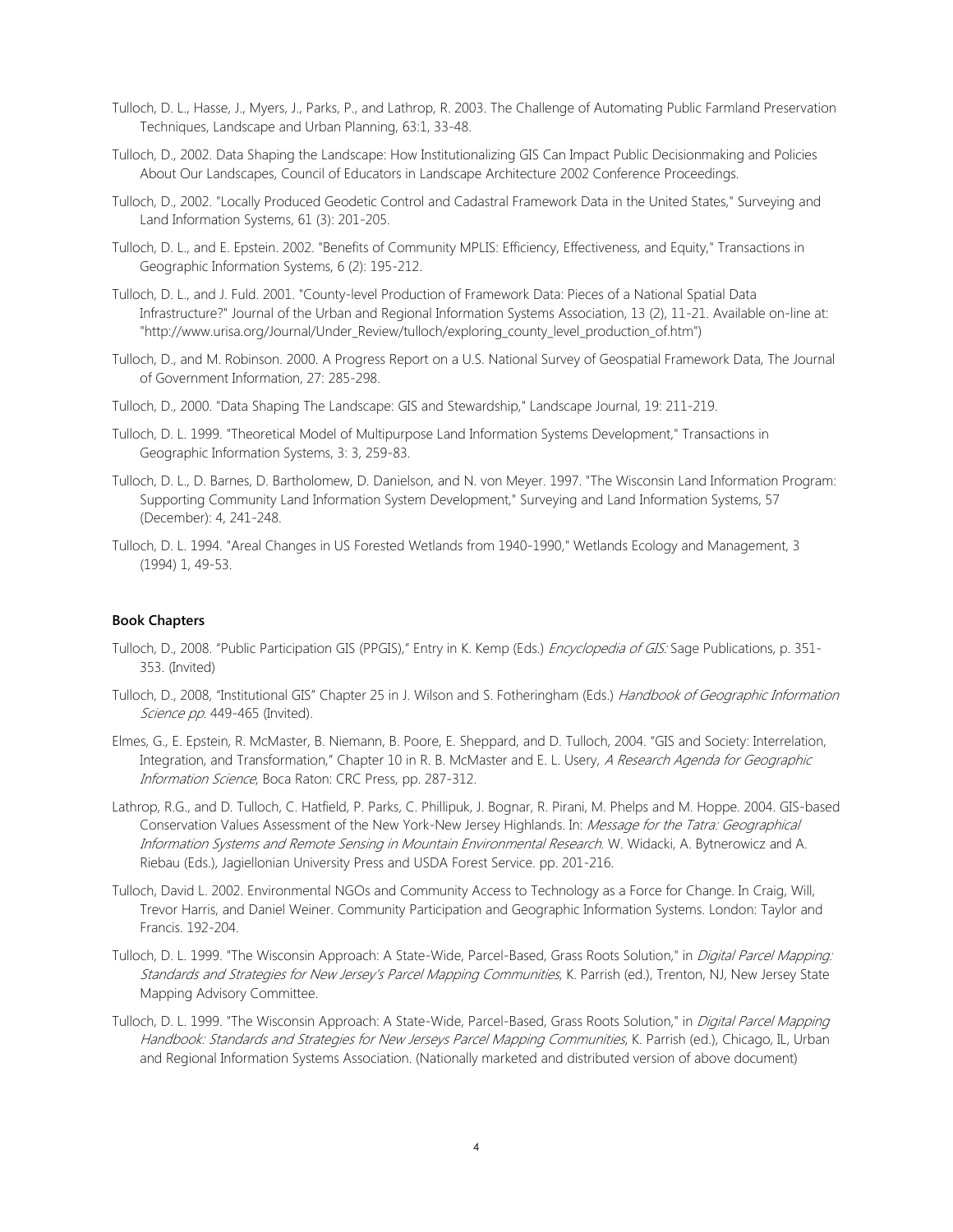- Wiggins, L., D. L. Tulloch, R. Sieber. 1999. "Organizational Issues," in Digital Parcel Mapping: Standards and Strategies for New Jersey's Parcel Mapping Communities, K. Parrish (ed.), Trenton, NJ, New Jersey State Mapping Advisory Committee.
- Wiggins, L., D. L. Tulloch, R. Sieber. 1999. "Organizational Issues," in Digital Parcel Mapping Handbook: Standards and Strategies for New Jerseys Parcel Mapping Communities, K. Parrish (ed.), Chicago, IL, Urban and Regional Information Systems Association. (Nationally marketed and distributed version of above document)

# Book Reviews

- Tulloch, D. 2012. Book Review of *Spatial Data Infrastructures in Context, North and South*, edited by Nedovic-Budic, Crompvoets, Georgiadou in Environment and Planning B.
- Tulloch, D. 2009. Book Review of D. Steiner, The Living Landscape, Journal of American Planning Association.

#### **Selected Conference Proceedings**

- Tulloch, D. L. and J. M. Hartman, 2005. "Moving the Appalachian Trail: Inventory, Analysis, Models, and Maps," ESRI User Conference, San Diego, CA [\(http://gis.esri.com/library/userconf/proc05/papers/pap2060.pdf\)](http://www.crssa.rutgers.edu/horde/util/go.php?url=http%3A%2F%2Fgis.esri.com%2Flibrary%2Fuserconf%2Fproc05%2Fpapers%2Fpap2060.pdf&Horde=1e3304d4f1c4a0d5823d6fc8509062a6).
- Tulloch, D., 2004. "The Green Map System as a Means for PPGIS Education and Exploration," 3rd Annual PPGIS Conference, Madison, WI, URISA (http://crssa.rutgers.edu/ppgis/PPGIS2004.pdf).
- Tulloch, D., 2003. ["What PPGIS Really Needs Is...,"](file:///C:/Users/dtulloch/Documents/Local%20Settings/Temporary%20Internet%20Files/OLK19/http|/deathstar.rutgers.edu/ppgis/Tulloch.PPGIS.2003.htm) 2nd Annual PPGIS Conference, Portland, OR, URISA.
- Tulloch, D., 2000. "Looking Back and Looking Ahead: The State of Framework Data," Proceedings of URISA 2000, 427-36 (CD-ROM).
- Tulloch, D. L. 1998. "Environmental NGOs: Community Access to Technology as a Force for Change," Workshop Paper for National Center for Geographic Information Analysis Specialist Meeting on Empowerment, Marginalization, and Public Participation GIS (http://ncgia.ucsb.edu/varenius/ppgis/papers/tulloch/tulloch.html).
- Sheppard, E., G. Elmes, B. J. Niemann, D. L. Tulloch, E. F. Epstein, and R. Taupier. 1998. "GIS and Society," UCGIS White Paper.
- Epstein, E. F., Tulloch, D. L., and B. J. Niemann, Jr. "Efficiency, Effectiveness, and Equity: Necessary Benefits for Community MPLIS Justification," Proceedings of URISA '97 (CD-ROM).
- Tulloch, D. L., E. F. Epstein, and B. J. Niemann. 1997. "Will Concern For Equity Be A Defining Trend In LIS/GIS In The Next Decade?," 1997 ACSM/ASPRS Annual Convention and Exposition, Technical Papers Volume 5: Auto-Carto, 13 429-438.

#### **Poster Session**

Shao, N., J. Hasse, D. Tulloch, J. Hartman, S. Strom. 1999. "The Value of Green in the City: Analyzing Relationships of Housing to Components of Urban Forestry Using GIS and Remote Sensing Imagery," Contributed Poster Session, International Association for Landscape Ecology: 5th World Congress, Snowmass, CO.

### **Professional Magazines**

- Tulloch, D. L., 2013. "Students Map Critical Gas Resources," GeoPlace.com Online Exclusive, January 31, 2013 (http://alturl.com/92khs).
- Graff, E. and D. Tulloch, 2007. "Integration von Jugendlichen in die Stadtplanung," Garten + Landschaft. 117: 4, 32-34. (Invited; in German)
- Tulloch, D. L., and B. J. Niemann. 1996. "Evaluating Innovation: The Wisconsin Land Information Program," Geo Info Systems 6 (October) 10: 40-44.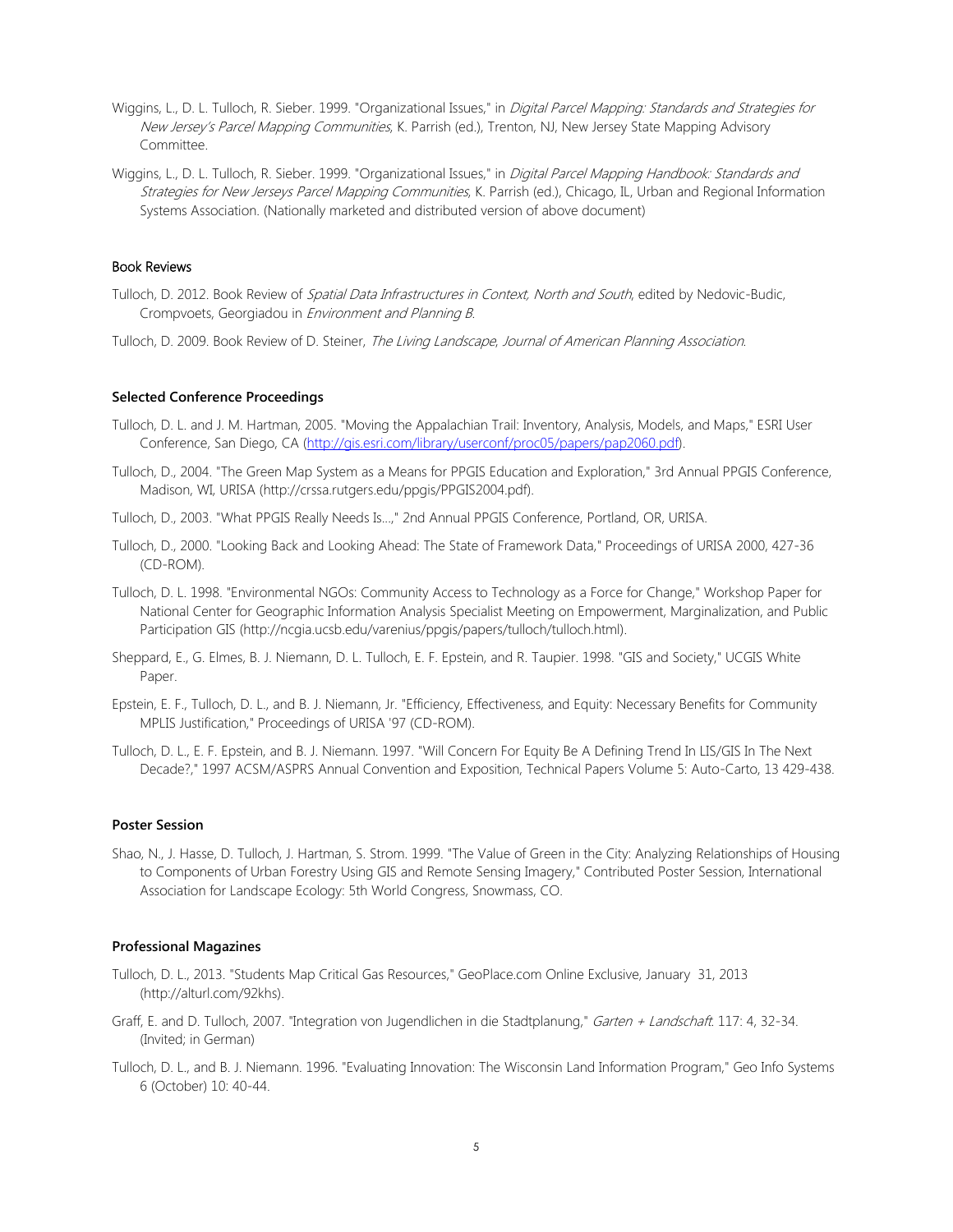# **Reports and Newsletters**

- Ohri-Vachaspati, P., D. Tulloch, N. Petlick, D. Martinez, M. Yedidia, 2010. Food Environment Maps Chart Book, Camden: The New Jersey Childhood Obesity Study. Rutgers Center for State Health Policy. (http://www.cshp.rutgers.edu/Downloads/8400.pdf)
- Ohri-Vachaspati, P., D. Tulloch, N. Petlick, J. Chou, M. Yedidia, 2010. Physical Activity Environment Maps Chart Book, Camden: The New Jersey Childhood Obesity Study. Rutgers Center for State Health Policy. (http://www.cshp.rutgers.edu/Downloads/8540.pdf)
- Ohri-Vachaspati, P., D. Tulloch, N. Petlick, D. Martinez, M. Yedidia, 2010. Food Environment Maps Chart Book, Newark: The New Jersey Childhood Obesity Study. Rutgers Center for State Health Policy. (http://www.cshp.rutgers.edu/Downloads/8420.pdf)
- Ohri-Vachaspati, P., D. Tulloch, N. Petlick, J. Chou, M. Yedidia, 2010. Physical Activity Environment Maps Chart Book, Newark: The New Jersey Childhood Obesity Study. Rutgers Center for State Health Policy. (http://www.cshp.rutgers.edu/Downloads/8550.pdf)
- Ohri-Vachaspati, P., D. Tulloch, N. Petlick, D. Martinez, M. Yedidia, 2010. Food Environment Maps Chart Book, New Brunswick: The New Jersey Childhood Obesity Study. Rutgers Center for State Health Policy. (http://www.cshp.rutgers.edu/Downloads/8440.pdf)
- Ohri-Vachaspati, P., D. Tulloch, N. Petlick, J. Chou, M. Yedidia, 2010. Physical Activity Environment Maps Chart Book, New Brunswick: The New Jersey Childhood Obesity Study. Rutgers Center for State Health Policy. (http://www.cshp.rutgers.edu/Downloads/8560.pdf)
- Ohri-Vachaspati, P., D. Tulloch, N. Petlick, D. Martinez, M. Yedidia, 2010. Food Environment Maps Chart Book, Trenton: The New Jersey Childhood Obesity Study. Rutgers Center for State Health Policy. (http://www.cshp.rutgers.edu/Downloads/8460.pdf)
- Ohri-Vachaspati, P., D. Tulloch, N. Petlick, J. Chou, M. Yedidia, 2010. Physical Activity Environment Maps Chart Book, Trenton: The New Jersey Childhood Obesity Study. Rutgers Center for State Health Policy. (http://www.cshp.rutgers.edu/Downloads/8570.pdf)
- Ohri-Vachaspati, P., D. Tulloch, N. Petlick, D. Martinez, M. Yedidia, 2010. Food Environment Maps Chart Book, Vineland: The New Jersey Childhood Obesity Study. Rutgers Center for State Health Policy. (http://www.cshp.rutgers.edu/Downloads/8480.pdf)
- Ohri-Vachaspati, P., D. Tulloch, N. Petlick, J. Chou, M. Yedidia, 2010. Physical Activity Environment Maps Chart Book, Vineland: The New Jersey Childhood Obesity Study. Rutgers Center for State Health Policy. [\(http://www.cshp.rutgers.edu/Downloads/8580.pdf\)](http://www.cshp.rutgers.edu/Downloads/8580.pdf)
- Food Trust, 2009. Food for Every Child: The Need for More Supermarkets in New Jersey. Food Trust: Philadelphia, PA. [\(http://www.thefoodtrust.org/catalog/download.php?product\\_id=167\)](http://www.thefoodtrust.org/catalog/download.php?product_id=167)
- Rutgers Equine Science Center. 2007. The New Jersey Equine Industry 2007; Economic Impact. NJAES: New Brunswick, NJ (http://esc.rutgers.edu/news\_more/PDF\_Files/2007\_Equine\_Economic\_Impact\_Study\_Report.pdf).
- Tulloch, D. 2007. "Public participation mapping," Green Map News, p. 3.
- Lathrop, R.G., C. Hatfield and D. Tulloch. 2003. Section 2: Land Resources. In: New York-New Jersey Highlands Regional Study Technical Report. Ed. M. Hoppe. USDA Forest Service NA-TP-04-03, Newtown Square, PA. pp. 45-219.
- US Forest Service. 2002. The Highlands of New York and New Jersey Regional Assessment: Final Report. Government Printing Office: Washington, DC.
- Tulloch, D., 2002. "Institutional GIS," Draft Research Challenge for the Universities Consortium for Geographic Information Sciences. (http://www.crssa.rutgers.edu/InstitutionalGIS.html)
- Carlile, J., B. H. Davis, P. Brainard, D. L. Tulloch, and J. M. Hartman. 2002. High Lakes Greenway: Vision Plan, Morris Land Conservancy. Boonton, NJ.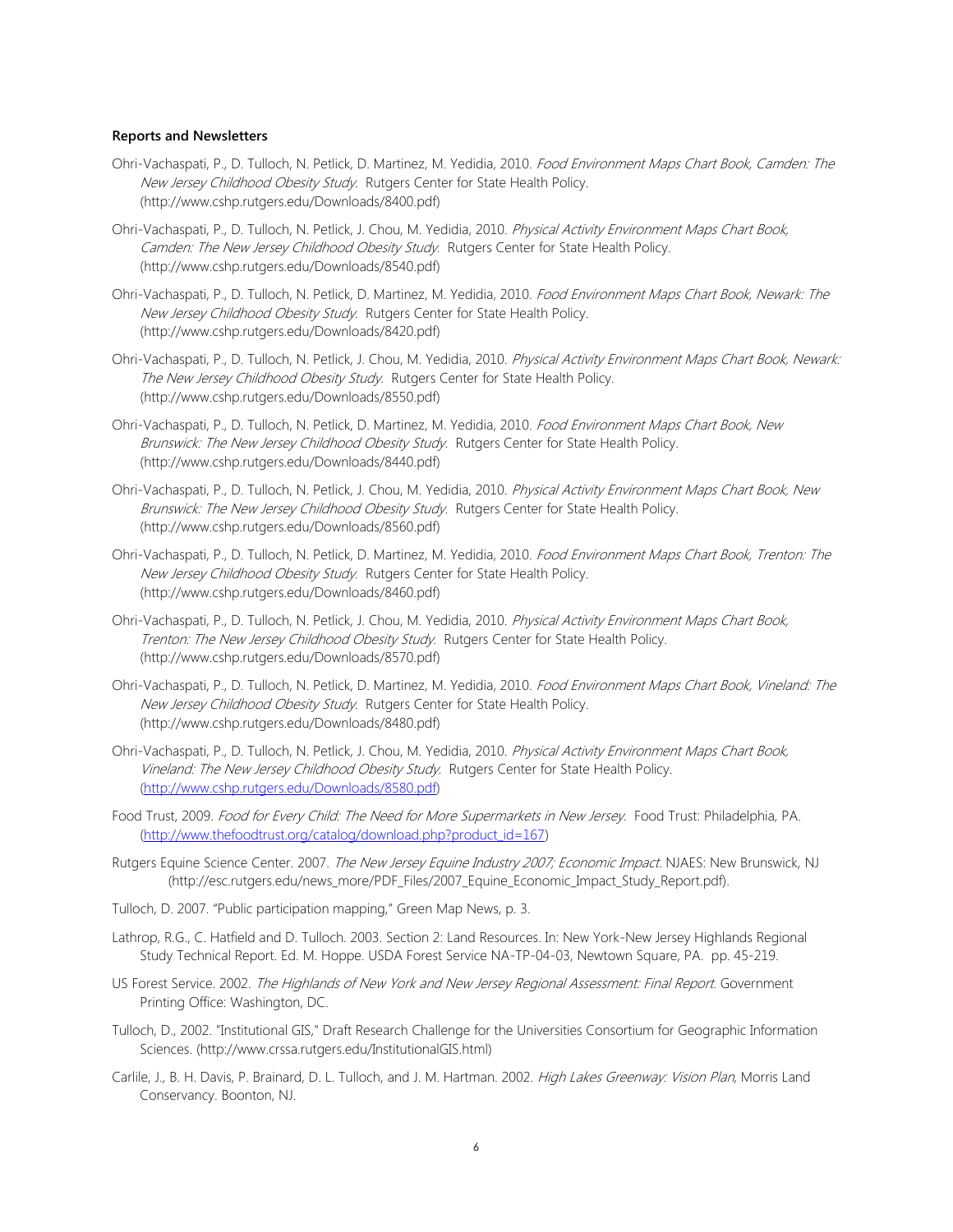- Tulloch, D., 2001. "Position Paper on Landscape Change," for the Workshop on Landscape Change, Santa Barbara, CA, January 2001. (http://www.ncgia.ucsb.edu/landscape-2/landscape.htm)
- Tulloch, D. 1999. "The Portland Community: A Working Model of Framework Data Sharing and Coordination," sidebar article in Framework Data Survey Preliminary Report, a Supplement to Geo Info Systems, 32.
- Tulloch, D. L., E. F. Epstein, D. D. Moyer, B. J. Niemann, S. J. Ventura, and R. Chenoweth. 1998. "GIS and Society: A Research Agenda," ViewPoint. Winter 1998.
- Tulloch, D. L., D. D. Moyer, and B. J. Niemann. 1998. "Modernizing Dane County's Register of Deeds: Saving Property Owners \$4.6 Million," Land Information Bulletin, No. 1.
- Tulloch, D. L., E. F. Epstein, B. J. Niemann., and S. J. Ventura. 1997. Multipurpose Land Information Systems Development Bibliography: A Community-wide Commitment to the Technology and its Ultimate Applications. National Center for Geographic Information Analysis Technical Report 97-1. Santa Barbara, CA.
- Tulloch, D. L., B. J. Niemann, S. J. Ventura, and E. F. Epstein. 1996. "The Final Stages of Land Records Modernization and Their Associated Benefits: The Pot at the End of the Rainbow?" White Paper for the Workshop on The Future of Spatial Data and Society, Mapping Science Committee, National Academy of Sciences/National Research Council, April 1996.
- Tulloch, D. L., and B. J. Niemann. 1996. "Adoption and Diffusion of GIS: Working Bibliography," White Paper for the Workshop on The Future of Spatial Data and Society, Mapping Science Committee, National Academy of Sciences/National Research Council, April 1996.

# **Keynote Lectures**

- Tulloch, D. 2013. "Geospatial People: The Role of Volunteered Geographic Information, Public Participatory GIS, and Public Data in Changing Geographic Information Science." Keynote Lecture at Geospatial Summit (http://www.geoalliance.wisc.edu/images/stories/2013/April/geospatial%20summit%202013%20full%20program%20fina l.pdf) , April 2013, Madison, WI.
- Tulloch, D. 2009. "Thoughts on the Institutionalization of GIS Education." Keynote Lecture at MAC-URISA Conference, December 2009, Bordentown, NJ (Invited).
- Tulloch, D., 2009. "Bits of Landscapes: the Internet and geospatial information in a new era of planning and design," Arizona State University, Tempe, AZ. (Invited)

# **Invited Conference Presentations**

- Tulloch, D., 2010. "Mapping Land Use Change," Shaping the "City" of New Jersey: 2010 Center for Urban Environmental Sustainability Workshop, April 2010, New Brunswick, NJ. (Invited)
- Tulloch, D., and R. Lathrop, 2010. "Climate Change, Impacts and Interventions for Coastal Landscapes," 2010 Annual Meeting of the New Jersey Chapter of the American Society of Landscape Architects, Atlantic City, NJ (Invited).
- Tulloch, D., B. Heller and E. Krafcik, 2010. "Stony Brook-Millstone Watershed: A Case Study in State of the Art ," 2010 Annual Meeting of the New Jersey Chapter of the American Society of Landscape Architects, Atlantic City, NJ (Invited).
- Tulloch, D., 2008. "Data Sharing for a Purpose: A Business Case for Data Sharing," Annual Conference of the Urban and Regional Information Systems Association, New Orleans, LA (Invited).
- Tulloch, D., 2005. "Backsights and Foresights: Some thoughts on Digital Stewardship and Landscape Architecture," GIS in LA Workshop, ASLA 2005, Ft. Lauderdale (Invited).
- Tulloch, D., 1999. "Democratization of GIS," Roundtable Moderator, Annual Conference of the Urban and Regional Information Systems Association 1999, Chicago. (Invited)

# **Conference Presentations**

Tulloch, D., 2011. "The Evolving Relationship between Landscape Architecture and GIScience," North American Cartographic Information Society (NACIS), Madison, WI.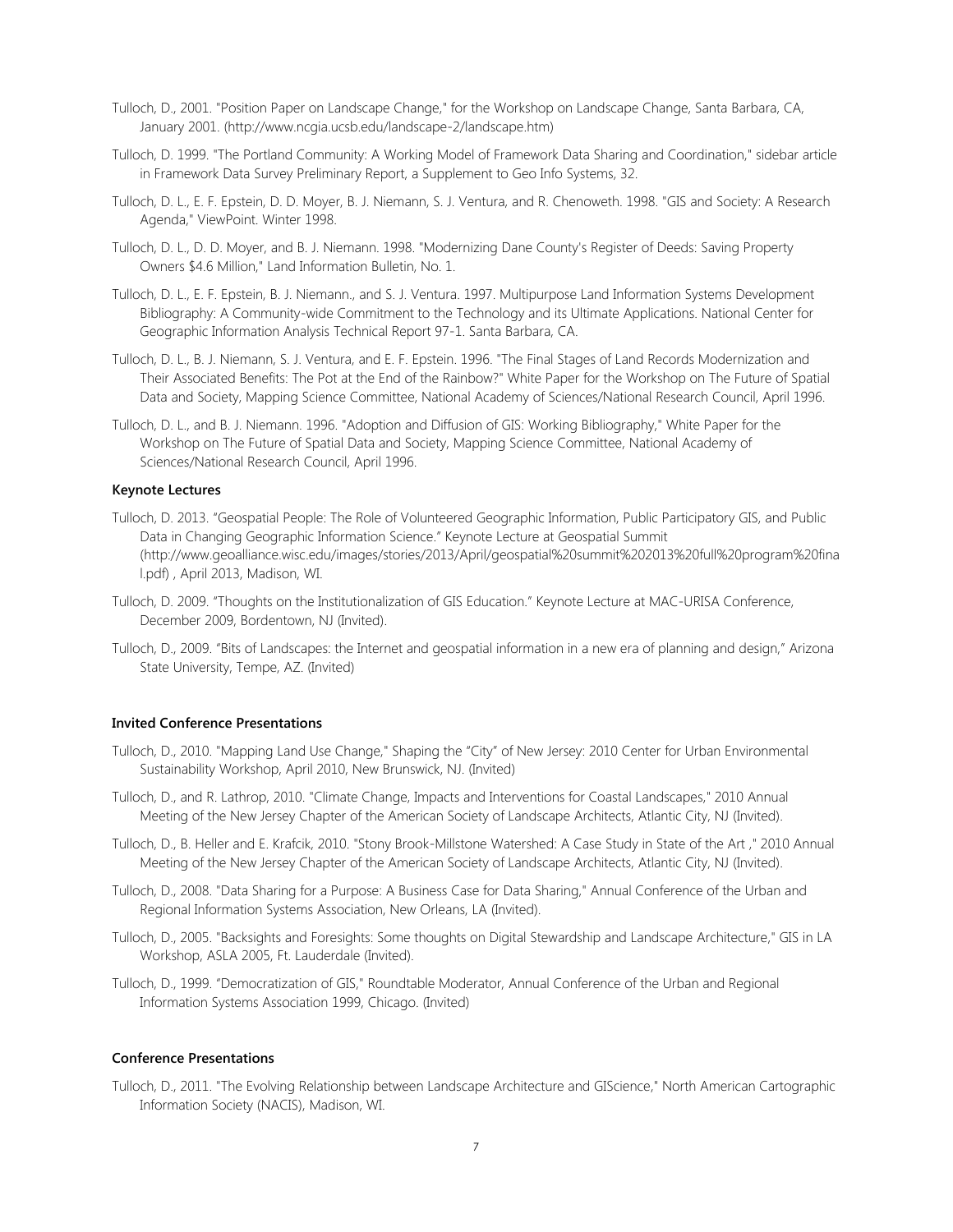- Tulloch, D., 2010. "In Fits and Starts: Historic and future relationships between GIS and LA," Council of Educators in Landscape Architecture/ISOMUL 2010, May 2010, Maastricht, The Netherlands.
- Tulloch, D., 2010. "Fast, Cheap, and Online," Land Trust Rally, New Jersey Conservation Foundation, Montclair, NJ.
- Tulloch, D., 2009. "Understanding the Role of Emerging Geospatial Technologies in Landscape Architecture: PPGIS, VGI, and Video Games," 2008 (sic) Annual Conference of the Council of Educators in Landscape Architecture, Tucson, AZ.
- Tulloch, D., 2005. " Moving the Appalachian Trail: Inventory, Analysis, Models, and Maps," ESRI User Conference, August 2005.
- Tulloch, D., 2004. " The Green Map System as a Means for PPGIS Education and Exploration," 3rd Annual PPGIS Conference, Madison, WI.
- Tulloch, D., 2003. ["What PPGIS Really Needs Is...,"](file:///C:/Users/dtulloch/Documents/Local%20Settings/Temporary%20Internet%20Files/OLK19/http|/deathstar.rutgers.edu/ppgis/Tulloch.PPGIS.2003.htm) 2nd Annual PPGIS Conference, Portland, OR.
- Tulloch, D., 2003. "A Multidisciplinary Approach to Developing a Landscape Change Research Agenda and Program Through Research, Teaching, and Outreach," Council of Educators in Landscape Architecture, September 2003.
- Tulloch, D. L., and F. Harvey. 2002. "Best Practices for Data Sharing in Local Government," 2002 Annual Conference of the Urban and Regional Information Systems Association, October 2002.
- Tulloch, D. L., 2002. "Data Shaping the Landscape: How Institutionalizing GIS Can Impact Public Decisionmaking and Policies About Our Landscapes," Council of Educators in Landscape Architecture, September 2002.
- Tulloch, D., 2000. "Looking Back and Looking Ahead: The State of Framework Data," 2000 Annual Conference of the Urban and Regional Information Systems Association.
- Tulloch, D., "Publicly Accessible Geo-Spatial Data: Different Needs for Different Users," 1998 Annual Conference of the Council of Educators in Landscape Architecture, Arlington, TX.

# **Panels**

- Steinitz, C, S. Ervin, D. Olsen, and D. Tulloch, 2005. "Spatial Technology in Landscape Architecture," Panel in GIS in LA Workshop, ASLA 2005, Ft. Lauderdale (Invited).
- Tulloch, D., 2004. "GIS-based Green Mapping with Landscape Architecture Students," Municipal Art Society Panel on Sustainability Education and Mapping, October 2004 (Invited).

# **University Lectures**

- Tulloch, D. 2013. "Geospatial People: The Role of Volunteered Geographic Information, Public Participatory GIS, and Public Data in Changing Geographic Information Science." University of Wisconsin-Milwaukee, April 2013.
- Tulloch, D., 2012. "Spatial Perspectives," School of Landscape Architecture, University of New Mexico, April 2012 (Invited).
- Tulloch, D., 2012. "PPGIS, VGI, and Video Games as Emerging Geospatial Technologies in Planning and Design," University of Seoul, Seoul, South Korea, March 2012 (Invited).
- Tulloch, D., 2012. "Developing and sharing government data for optimizing public benefits," Ulsan National Institute of Science and Technology," Ulsan, South Korea, March 2012 (Invited).
- Tulloch, D., 2012. "Developing and sharing government data for optimizing public benefits," Hanyang University, Seoul, South Korea, March 2012 (Invited).
- Tulloch, D., 2012. "The Emerging Field of Geodesign: A new future for landscape architecture and GIS," SangMyung University, Seoul, South Korea, March 2012 (Invited).
- Tulloch, D., 2012. "The Emerging Field of Geodesign: A new future for landscape architecture and GIS," SangMyung University, Cheonan, South Korea, March 2012 (Invited).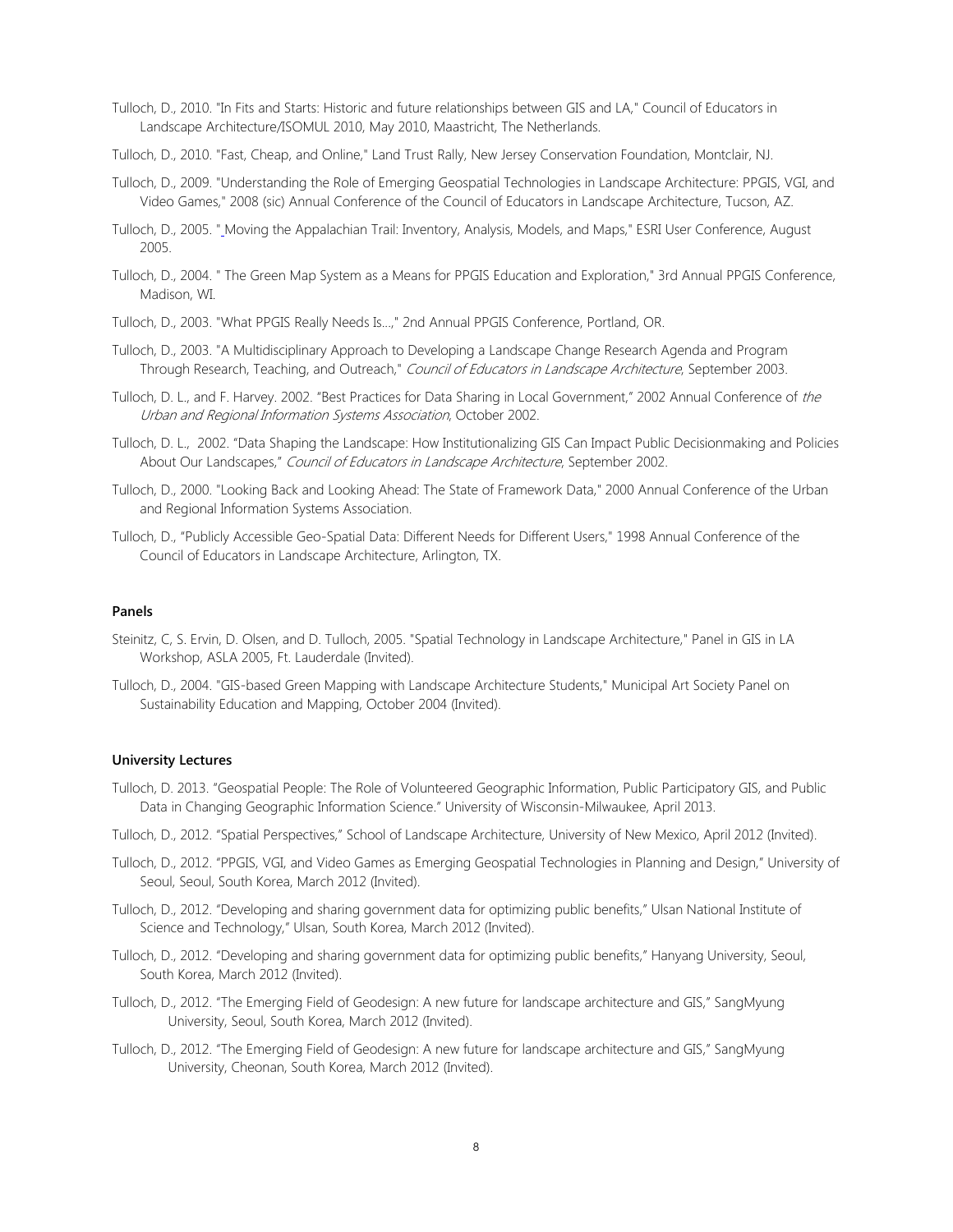- Tulloch, D., 2012. "Shaping the Future: Landscape Architecture, Geodesign and GIS," Rowan University, February 2012 (Invited).
- Tulloch, D., and R. Lathrop, 2010. "Addressing the vulnerability of the New Jersey coast to climate change and sea level rise," Invited Lecture at Temple University-Ambler, Ambler, PA (Invited).
- Tulloch, D., 2009. "Bits of Landscapes: the Internet and geospatial information in a new era of planning and design," Arizona State University, Tempe, AZ. (Invited)
- Tulloch, D., 2007. "Interstitial Spaces and Spatial Interfaces," Rutgers Landscape Architecture Lecture Series.
- Tulloch, D., 2006. "Land Use, Landscape Architecture and GIS," Guest Lecture at University of Kentucky (Invited).
- Tulloch, D., 2002. "Farmland Preservation in the Garden State: Automation and Advancement of a Spatially-Implicit Policy," College of Agriculture, University of Kentucky, Lexington, KY, January, 2002. (Invited)
- Tulloch, D., 2001. "GIS and Landscape Architecture and Stewardship," Department of Landscape Architecture and Regional Planning, University of Massachusetts-Amherst, Amherst, MA, February 2001. (Invited)
- Tulloch, D., "Land Information Systems: Benefits of Community Applications," Portland State University, Portland, OR, April 2000. (Invited)
- Tulloch, D., "Benefits Of The Development Of Community Multipurpose Land Information Systems ," Technical University of Vienna, Vienna, Austria, March 2000. (Invited)

# **Government Lectures**

- Tulloch, D., 2012. "VGI and GIS for community input," SeonBok-Gu Government, SeonBok-Gu, Seoul, South Korea, March 2012. (Invited)
- Tulloch, D., 2012. "Developing and sharing government data for optimizing public benefits," Metropolitan Government of Seoul, Seoul, South Korea, March 2012. (Invited)
- Tulloch, D., 2012. "Making and mapping the world we want: How PPGIS and VGI are changing environmental planning," Nam Yang Ju municipal government, Nam Yang Ju, South Korea, March 2012. (Invited)
- Tulloch, D., 2000. "What is METRO GIS worth? And to Whom? ," Portland METRO, Portland, OR, April 2000. (Invited)

# **Other Presentations, Panels, and Lectures**

- Tulloch, D., 2011. "Challenges of Mapping the Food Environments of New Jersey," Rutgers Department of Family and Community Health Sciences, March 2011.
- Tulloch, D., 2010. Discussant and Moderator, Film screening and discussion with filmmaker Maria Terezinha Vaz, " A Convenient Truth: Urban Solutions from Curitiba, Brazil" as part of Ecologies in the Balance in Latin American and the Caribbean: A Documentary Film Series, Rutgers Center for Latino Arts and Culture, March 2010.
- Tulloch, D., 2009. "Digital geospatial applications for classroom instruction," Presentation at OIRT Technology Fair, December 2009.
- Tulloch, D., 2008. "Google Earth and Google Map for Higher Education," Presentation at OIRT Technology Fair, December 2008.
- Tulloch, D., 1999. "What are the Costs and Benefits of GIS Adoption and Use," presented to the Open Space Workshop, organized by the Morris Land Conservancy, December 1999. (Invited)
- Tulloch, D., 1999. "Messages from the Landscape: What Our Landscapes Tell Us, and What They Say About Us," Rutgers Alumni College, Winston-Salem, NC, 1999. (Invited)

#### **Student Workshops**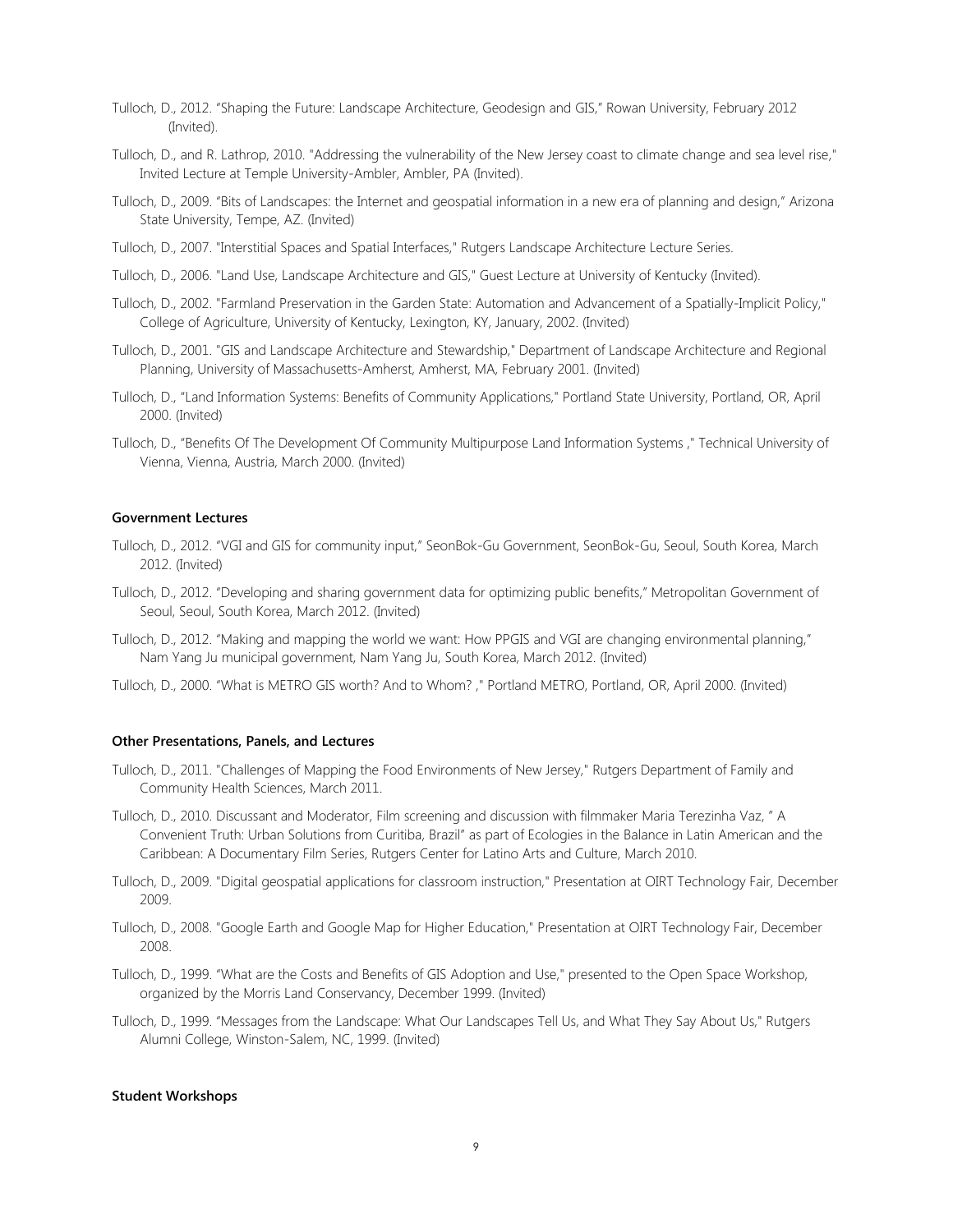4-H Science Saturday workshop, "How GIS can change your world," March 2010.

## **Specialist Meeting Presentations**

- Tulloch, D., 2012. "A Design Perspective on Spatial Thinking" Specialist Meeting on Spatial Thinking Across the College Curriculum, December 2012, Santa Barbara CA. (Invited)
- Tulloch, D., 2007. "Finding the Seams in Volunteered Geographic Information," Specialist Meeting on Volunteered Geographic Information (Invited).
- Tulloch, D. "Geospatial Data Access And Public Participation" Specialist Meeting on Participation and Access, Spoleto, Italy, December 2001.
- Tulloch, D., "A New Jersey Perspective on Landscape Change," Workshop on Landscape Change, Santa Barbara, CA, January 2001.
- Tulloch, D., "Environmental NGOs: Community Access to Technology as a Force for Change," PPGIS Specialist Meeting: Empowerment, Marginalization, and Public Participation GIS, Santa Barbara, CA, 1998.

#### **FUNDING**

# **Funded Research and Projects**

- Yedidia, MJ and Ohri-Vachaspati P, Dual PIs, 2012-17. "Impact of Environmental Changes on Children's BMI and Behaviors: A Panel Study," National Institute of Child Health and Development (NIH/NICHD), D. Tulloch co-investigator. \$3,027,486 (grant through Rutgers Center for State Health Policy).
- Ohri-Vachaspati P, PI, 2012-17. "Tracking the Impact on Children of Changes in the Food and Physical Activity Environments in Five New Jersey Cities over Five Years," Robert Wood Johnson Foundation, \$559,798. MJ Yedidia co-PI, , D. Tulloch co-investigator. (grant through Rutgers Center for State Health Policy).
- Hartman, J., H. Nelson, and D. Tulloch, 2010-11. "St Croix Site Planning Project," Office of Insular Affairs, US Department of Interior, \$56,322.
- Yedidia, M., PI, 2008-11. "New Jersey Childhood Obesity Study," Robert Wood Johnson Foundation, \$1,638,000. P. Ohri-Vachaspati, D. Tulloch co-investigators. (grant through Rutgers Center for State Health Policy).
- Fine, J., J. DeFilippis, and U. Berg (PIs) 2009-10. Rutgers Immigrant Infrastructure Map (RIIM), with K. Newman, R. Rodriguez, M. Sidney, C. T. Brenner, and D. Tulloch (Faculty) and S. Munn (Project Director), Carnegie Foundation, \$50,000.
- Fine, J., J. DeFilippis, and U. Berg (PIs) 2009-10. Rutgers Immigrant Infrastructure Map (RIIM): An Inter-Disciplinary Planning Grant, with K. Newman, R. Rodriguez, M. Sidney, C. T. Brenner, and D. Tulloch (Faculty) and S. Munn (Project Director), Rutgers Academic Excellence Fund Award, \$60,000.
- Tulloch, D., 2008. "Data Analysis of Food Supply Issues in New Jersey," Philadelphia Food Trust (supported by Robert Wood Johnson Foundation) \$10,000.
- Lathrop, R. and D. Tulloch 2007-8. "Enhancing Spatial Literacy Education," Charlesworth Family Donation, \$40,000.
- Lathrop, R. 2006-7. "New Jersey LiDAR Workshop," NASA-IAGT, \$5,000 (Project Team).
- Tulloch, D., 2007-12. Umbrella station project, "Advancing New Jersey Landscape Change Research," New Jersey Agricultural Experiment Station. (amount unspecified)
- Tulloch, D., 2006-07 "The NJ E-Scape: A Landscape Information Resource for the New Millennium," NJASLA/ASLA Chapter Initiative Program grant.
- Cook College. 2006-07. "Waste Stream and BioEnergy Technology Assessment Project," NJ Board of Public Utilities \$160,000. Proposal Co-author, GIS team leader.
- Tulloch, D., 2006-07. "GIS Case Studies in Landscape Architecture," Rutgers University, Research Council Grant, \$1,000.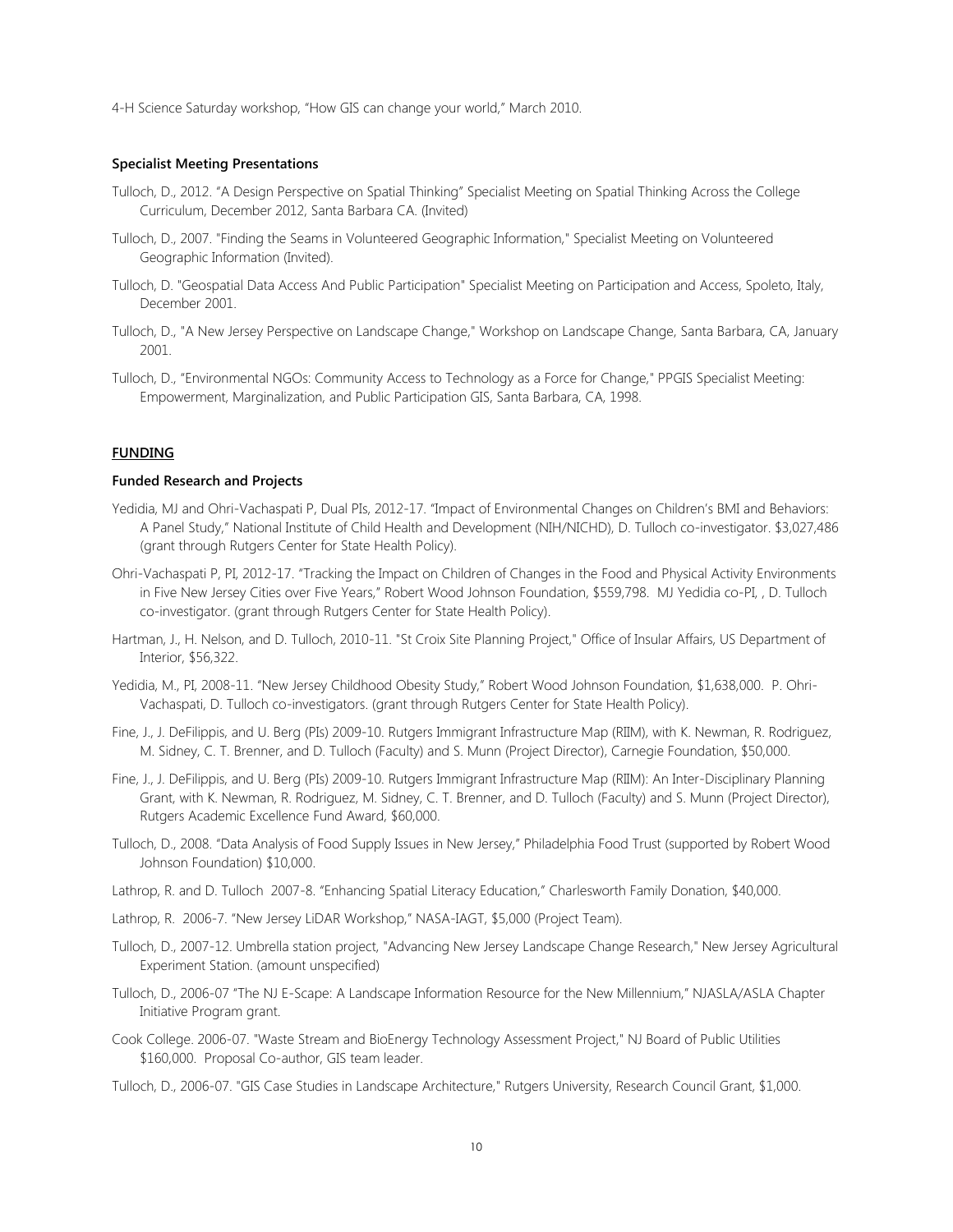Tulloch, D., and J. Myers, 2006. "Exploratory Study Using GIS and Aerial Photography to Remotely Identify Equine Facilities," through New Jersey Agricultural Experimentation Station, \$2,500.

Future City, Inc., 2005-06. Sustaining Our Spaces, Elizabeth River/Arthur Kill Watershed, Geraldine R. Dodge Foundation, \$35,000. (Co-author, research leader)

Lathrop, R., and Tulloch, D. 2003-4. "New Jersey Remote Sensing Workshop," NASA-IAGT, \$5,000 (Project Team).

- Lathrop, R., and D. Tulloch. 2004. "Advancing GIS-based Tools for Land Use Planning in the New Jersey Highlands," USDA Forest Service \$45,000.
- Lathrop, R., and D. Tulloch. 2002-03. "Applying GIS-based Tools for Land Use Planning in the New Jersey Highlands," Geraldine R. Dodge Foundation \$45,000.
- Tulloch, D., and Lathrop, R. "Evaluation of New Jersey Land Use Change in Relation to Spatial Proximity to Wetlands" New Jersey Center for Environmental Indicators, 6/03-12/03, \$5,000.
- Lathrop. R., D. Tulloch and C. Hatfield. "Assessment of the New York/New Jersey Highlands," US Forest Service/US Congress, \$175,000 5/01 – 6/02.
- Harvey, F., and Tulloch, D. "Building the NSDI at the Base: Establishing Best Sharing and Coordination Practices among Local Governments" UCGIS/FGDC, 12/01-12/02, \$45,000.
- Tulloch, D., "Exploratory Studies of the NSGIC/FGDC Framework Survey: Looking at the State of the Nation," The Universities Consortium for Geographic Information Sciences, \$29,000.
- Tulloch, D., "Comparative Study of Community GIS," Rutgers University, Research Council Grant, \$900.
- Tulloch, D., R. Lathrop, and P. Parks, United States Department Of Agriculture Cooperative State Research, Education, And Extension Service, National Research Initiative Competitive Grants Program, "Developing Community-based Tools for Farmland Preservation Evaluation," \$145,000, 9/99-8/01.
- Tulloch, D., 1998-2006. Umbrella station project, "Study Of Local Government Development And Application Of Geo-Spatial Technologies," New Jersey Agricultural Experiment Station. (amount unspecified)
- Strom, S., J. M. Hartman, and D. L. Tulloch, United States Department Of Agriculture National Urban and Community Forestry Advisory Council, \$104,700, 7/97-12/99.

# **Supported Participation in Specialist Meetings**

Specialist Meeting on Spatial Thinking Across the College Curriculum, 2012, Santa Barbara CA.

Specialist Meeting on Volunteered Geographic Information, 2007, Santa Barbara CA.

Specialist Meeting on Participation and Access, 2001, Sponsored by NSF-ESF, Spoleto, Italy.

Specialist Meeting on Landscape Change, 2001, Santa Barbara CA.

Specialist Meeting on Public Participation GIS, 1999, Santa Barbara CA.

### **HONORS**

2010 Council of Educators in Landscape Architecture Award for Research and Creative Work, 2010.

Academic Professional Excellence Award in Academic Innovation, School of Environmental and Biological Sciences, 2008.

Co-recipient, 2007 Northeast Extension Directors' Award of Excellence for 2007 New Jersey Equine Economic Impact Study.

Appalachian Trail 100-Hour Volunteer, National Park Service, 2004.

Young Scholar Award, Universities Consortium for Geographic Information Sciences, 2002.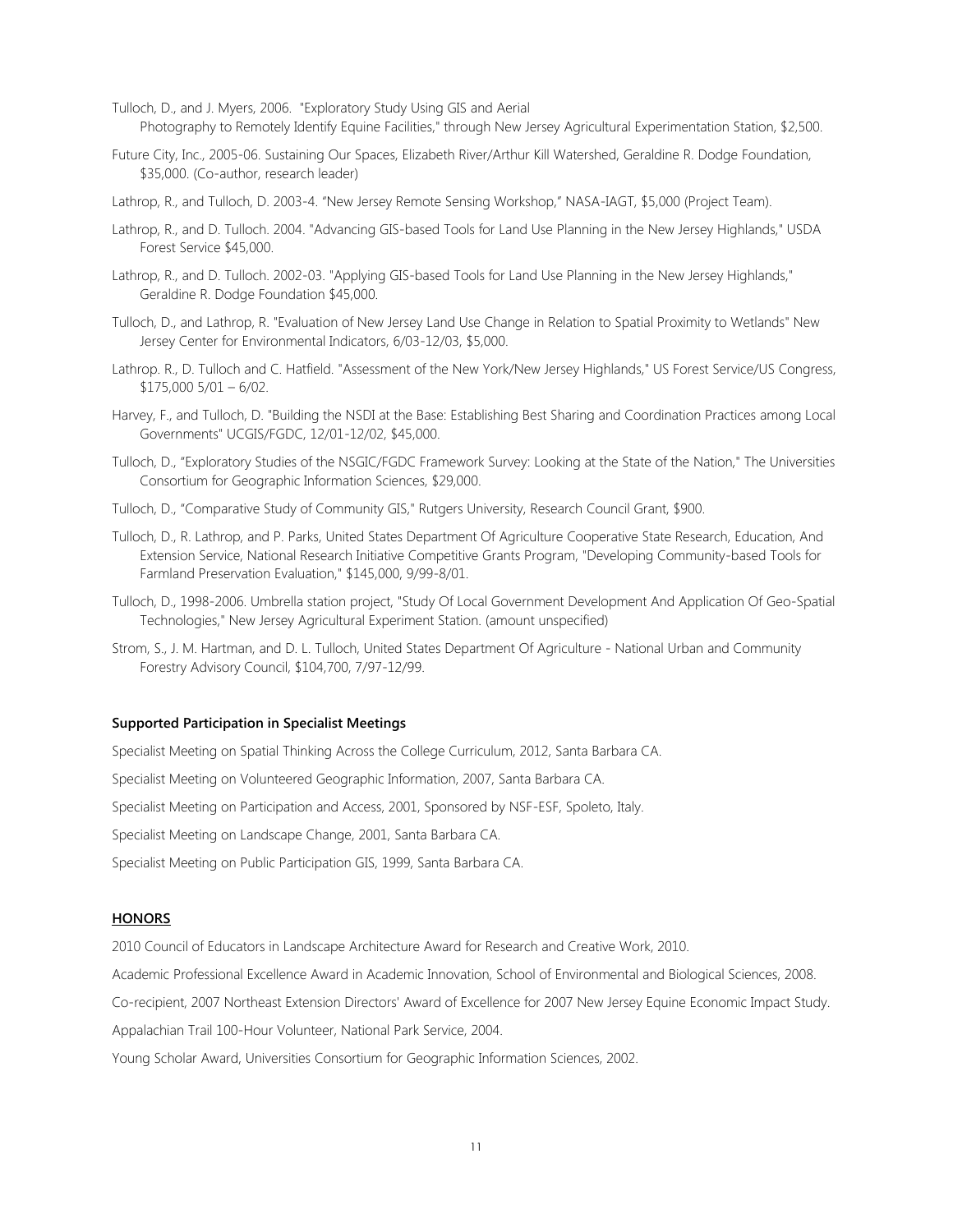# **Awards to Students**

- 1<sup>st</sup> Place Software Integration, 2<sup>nd</sup> Place Best Newbie, 2010 New Jersey Department of Environmental Protection Annual Mapping Contest, 14 Student team from 11:550:331 Intermediate Landscape Architecture [\(http://www.state.nj.us/dep/gis/mapcon23.htm\)](http://www.state.nj.us/dep/gis/mapcon23.htm)
- 2010 Merit Award in Analysis and Planning, NJASLA, "Vision Plan for the Stony Brook Millstone Watershed" given to 11:550:331 Intermediate Landscape Architecture I.
- 1<sup>st</sup> Place Newbie of the Year, 1<sup>st</sup> Place Software Integration, 1<sup>st</sup> Place Best Overall Non-DEP, 2009 New Jersey Department of Environmental Protection Annual Mapping Contest, 16 Student team from 11:550:331 Intermediate Landscape Architecture [\(http://www.state.nj.us/dep/gis/mapcon22.htm\)](http://www.state.nj.us/dep/gis/mapcon22.htm)
- 1<sup>st</sup> Place Most Unique, 2009 New Jersey Department of Environmental Protection Annual Mapping Contest, Ed Krafcik, April Maly, Diana Marino, Drew Siglin, Student team from 11:550:331 Intermediate Landscape Architecture [\(http://www.state.nj.us/dep/gis/mapcon22.htm\)](http://www.state.nj.us/dep/gis/mapcon22.htm)
- 1<sup>st</sup> Place Newbie of the Year, 2<sup>nd</sup> Place Most Unique, 2<sup>nd</sup> Place Best Overall Non-DEP, 2007 New Jersey Department of Environmental Protection Annual Mapping Contest, Student team from 11:372:462 Advanced Environmental Geomatics [\(http://www.state.nj.us/dep/gis/mapcon20.htm\)](http://www.state.nj.us/dep/gis/mapcon20.htm)
- 1<sup>st</sup> Place Newbie of the Year, 2<sup>nd</sup> Place Most Unique, 2006 New Jersey Department of Environmental Protection Annual Mapping Contest, Serkan Talip, Nicholas Laub, Dan Sgrizzi, Peter Kovac, David Gates, Student team from 11:372:462 Advanced Environmental Geomatics [\(http://www.state.nj.us/dep/gis/mapcon19.htm\)](http://www.state.nj.us/dep/gis/mapcon19.htm)
- 1<sup>st</sup> Place Best Newbie, 2<sup>nd</sup> Place Best Cartographic Design, 2005 New Jersey Department of Environmental Protection Annual Mapping Contest, Bill Millette, Steven Rainey, Shaughn Norton, Student team from 11:372:462 Advanced Environmental Geomatics [\(http://www.state.nj.us/dep/gis/mapcon18.htm\)](http://www.state.nj.us/dep/gis/mapcon18.htm)
- 2005 Merit Award in Analysis and Planning, NJASLA, "The AT at Bear Mountain; Inventory and Analysis" given to 11:550:331 Intermediate Landscape Architecture II.
- Best Overall Map (Non-NJDEP), 2<sup>nd</sup> Place Most Unique, 2<sup>nd</sup> Place Best Newbie, 2003 New Jersey Department of Environmental Protection Annual Mapping Contest, Matt Jones, Tsz Ting Liu, Marina Lotarevich, Robert Martin, Brett Taylor, Alan Lee, Jeffrey Skinner, Student team from 11:550:332 Intermediate Landscape Architecture II, [\(http://www.state.nj.us/dep/gis/mapcon16.htm\)](http://www.state.nj.us/dep/gis/mapcon16.htm)
- 2<sup>nd</sup> Place, 2002 National Green Space Design Competition, Joann Diez, April Dewart, Tina Travers, Student team from 11:550:332 Intermediate Landscape Architecture II [\(http://www.greenspacedesign.org/news\\_competition.html\)](http://www.greenspacedesign.org/news_competition.html).

#### **Recognition in news media**

"The Dirt on Blogging: How can blogs change the way we communicate about landscape architecture," Jost, Daniel, Landscape Architecture Magazine 99 (June) 6: 40-53.

"Colleges Concerned for the Environment," Wahlers, Robert. 2008. Special Supplement to the Star-Ledger, 2/3/08, p. 34. "Researchers balance risks of continuous development," Coan, Andrea, 2008. The Daily Targum, 4/17/08, p. 3.

- "Landscaper goes green, donates 10k: Cipriano Landscape Design gives two U. departments grants environmental students," Greenfest, Sara, 2008. The Daily Targum, 1/31/08, p. 1.
- "A guide to city's green side Map of Elizabeth shows locations," Golson, Jennifer, 2006. The Star-Ledger, 5/10/06.
- "U. picks College Avenue jury," Shure, Joseph, 2006. The Daily Targum, 1/23/06.

"New Route for Hiking"- Malwitz, Rick, 2004. The Home News Tribune, p. B1, B3. 12/6/04.

"Rutgers Students Lend a Hand to Nature"- Malwitz, Rick, 2004. Courier News, p. C3. 12/6/04.

"Landscape Architecture Students Tackle Bear Mountain Trail Redesign"- Hujber, Michelle, 2004. Rutgers Focus, 12/6/04.

"Getting Appalachian Trail Back on Track" - Cannon, G., 2004. The Times Herald-Record, p.12, 12/3/04.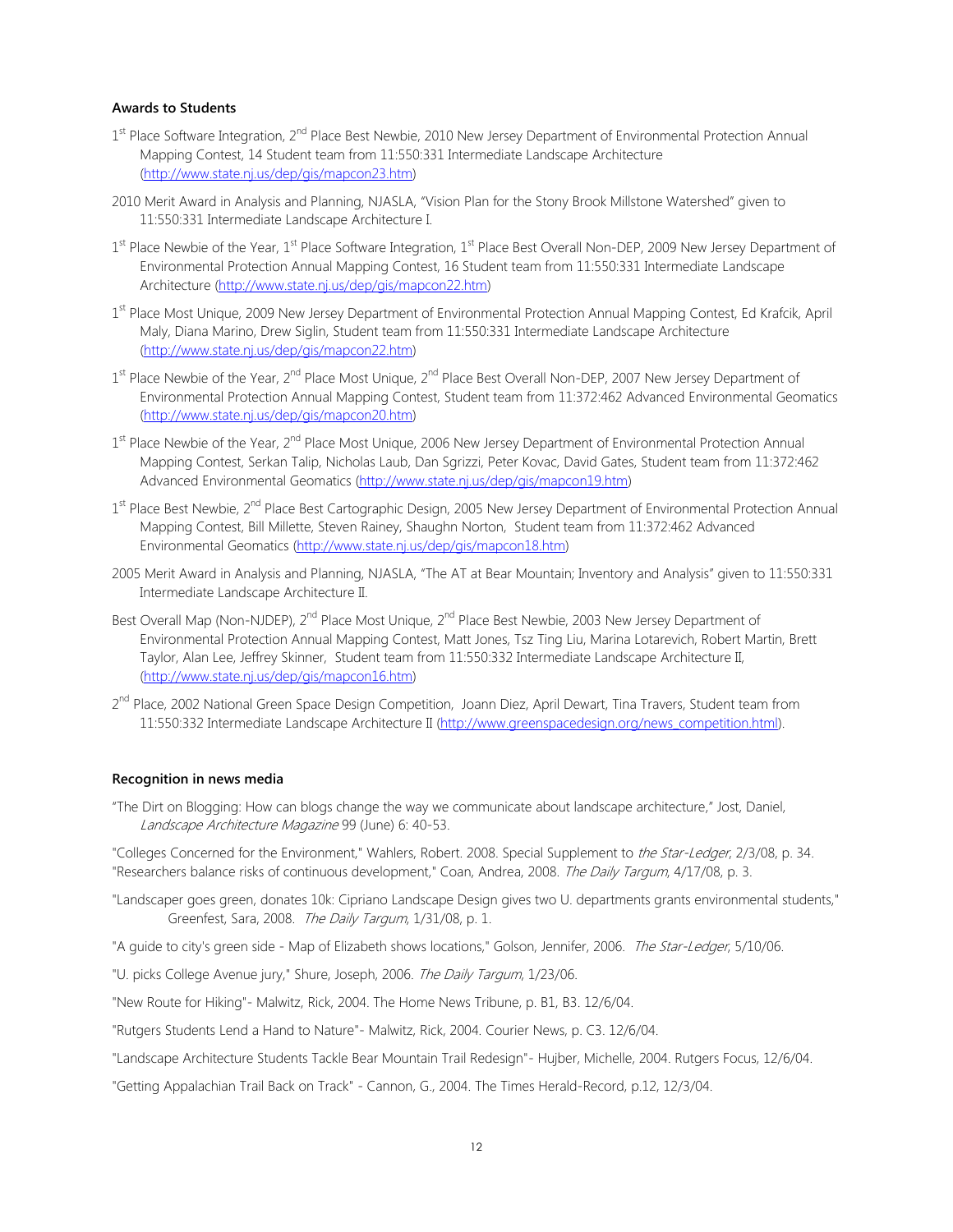"Students Examine Appalachians"- Androvich, E., 2004. The Daily Targum, p. 1, 11/29/04.

### **SERVICE**

#### **Service to the University Community (including the department)**

Acting Graduate Director, Graduate Program in Landscape Architecture, 2013 Member, S. E. B. S. Planning Committee, 2013-present Department of Landscape Architecture FCP Merit Raise Committee Chair 2010 Member, S. E. B. S., Committee for Educational Policy, 2003-2012 Member, S. E. B. S., Financial Aid Committee, 2007-2010 Chair, S. E. B. S., Financial Aid Committee, 2010-2011 Undergraduate Program Director for Environmental Planning and Geomatics, 2003-2011 Department of Landscape Architecture PEC Merit Raise Committee Chair 2008-2009 Developed and maintained Department of Landscape Architecture News and Alumni email list 2004-2010 Rutgers Delegate, the University Consortium for Geographic Information Sciences, 1998-present Member, Cook College/S.E.B.S. Building and Grounds Committee, 2005-2008 Guided tour of landscape architecture on the National Mall, Rutgers alumni and summer interns for DC Chapter of RU Alumni Association and RU Federal Office, 2006-2009 Planned and led Rutgers Landscape Architecture Club hike, Manhattan Tip-to-Tip, 2008, 2010 Chair of faculty mentoring committee for Wolfram Hoefer, 2006-2008 Chair of faculty mentoring committee for Allan Shearer, 2005-2009 Chair of faculty mentoring committee for Seiko Goto, 2006-2009 Member, Co-operative education transition team, S. E. B. S., 2008-2009 Faculty search committees, 11 positions 1999-present Planned and led Department Fall Field Trip ~20-40 students on four-day field trip 2000, 2002, 2003, 2005, 2007, 2009, 2010 Department of Landscape Architecture FASIP Merit Raise Committee Chair 2004-2007 Planned and led Rutgers University Outdoors Club hike, Brooklyn Tip-to-Tip, 2006 Faculty advisor to Sigma Lambda Alpha, 2002-2006 Planned and led Rutgers University Outdoors Club hike, Manhattan Tip-to-Tip, 2002-2005 Member, Cook College Committee on Teaching Effectiveness, Evaluation and Improvement, 2000-2005 Geography Graduate Admissions Committee, 2003 Faculty advisor to the LA Club/Student Chapter of the ASLA, 1998-2002